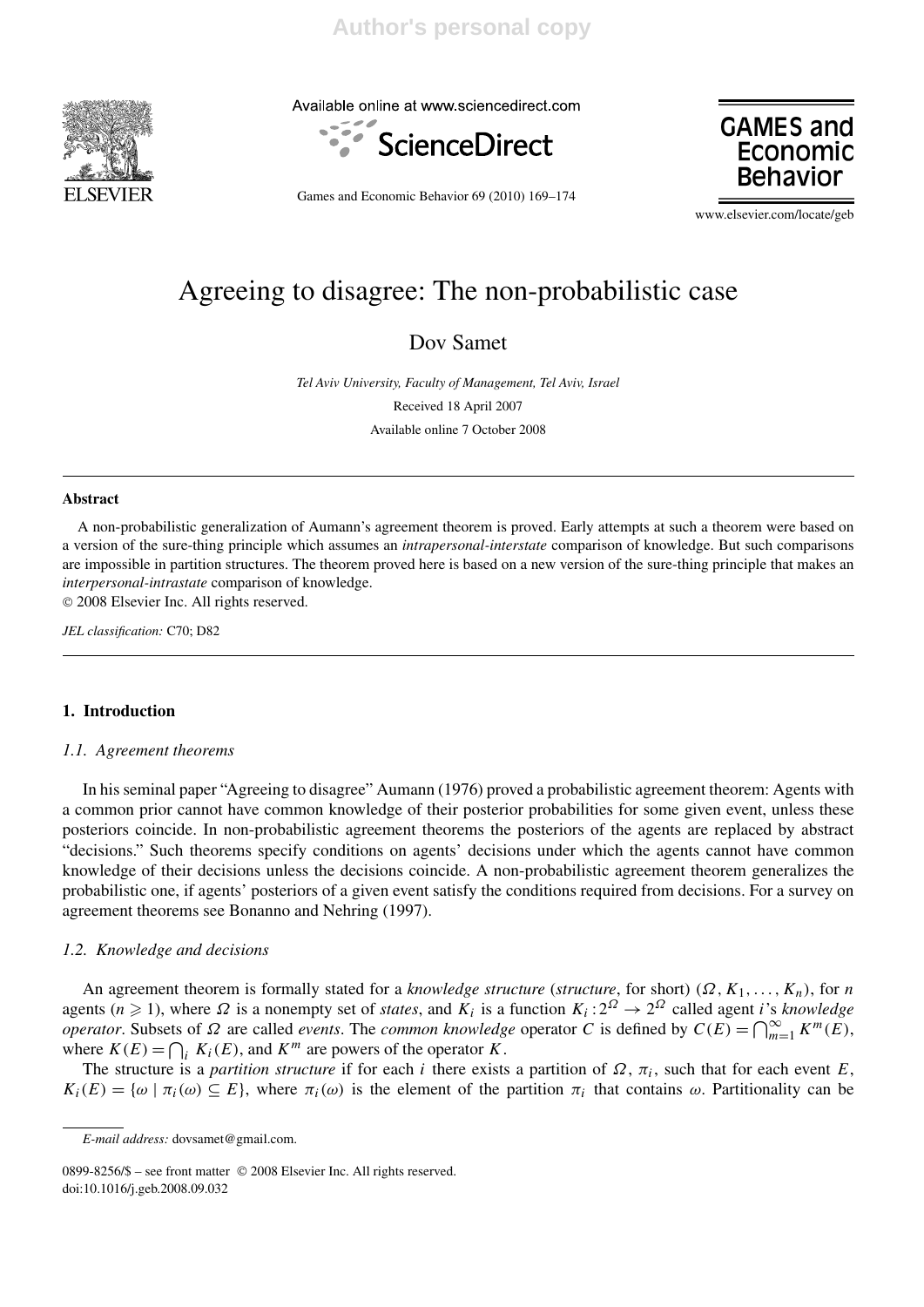expressed in terms of the knowledge operators. A structure is a partition structure iff for each *i*, *E*, and *F*, *K<sub>i</sub>*(*E* ∩ *F*) = *K<sub>i</sub>*(*E*) ∩ *K<sub>i</sub>*(*F*), *K<sub>i</sub>*(*E*) ⊆ *E*, and  $\neg K_i(E) = K_i(\neg K_i(E))$ . (See Aumann (1999a), Fagin et al. (1995) and Samet (forthcoming).)

Let *D* be a nonempty set of *decisions*. A *decision function* for agent *i* is a function  $\mathbf{d}_i : \Omega \to D$ . A vector  $\mathbf{d} =$  $(\mathbf{d}_1, \ldots, \mathbf{d}_n)$  is called a *decision function profile*. We denote by  $[\mathbf{d}_i = d]$  the event  $\{\omega \mid \mathbf{d}_i(w) = d\}$ . We assume that each agent knows her decision. That is, for each *i* and *d*,  $[\mathbf{d}_i = d] \subseteq K_i([\mathbf{d}_i = d])$ .<sup>1</sup>

# *1.3. Early attempts*

Bacharach (1985) and Cave (1983) independently proved an agreement theorem for partition structures, in terms of *virtual decision functions*  $\delta_i: 2^{\Omega} \to D$ . For an event *E*,  $\delta_i(E)$  is the decision made by *i* when her knowledge is given by *E*. The function  $\delta_i$  satisfies the **sure-thing principle** when for any family of disjoint events  $\mathcal{E}$  and decision *d*, if  $\delta(E) = d$  for each  $E \in \mathcal{E}$ , then  $\delta(\bigcup_{E \in \mathcal{E}} E) = d^2$ .

The decision function  $\mathbf{d}_i$  is *derived* from  $\delta_i$  if for each  $\omega$ ,  $\mathbf{d}_i(\omega) = \delta(\pi_i(\omega))$ . The agents are **like-minded** if all the decision functions  $\mathbf{d}_i$  are derived from the same function  $\delta$ .

Bacharach's and Cave's theorem states that if agents are like-minded and the virtual decision function from which the decision functions are derived satisfies the sure-thing principle, then whenever the decisions are common knowledge they coincide.

# *1.4. Conceptual flaws*

The setup in Bacharach's and Cave's works brings together two *epistemic* structures: a partition structure and a virtual decision function. In the first, knowledge is explicitly expressed in terms of knowledge operators. In the second, knowledge is implicit. In particular the sure-thing principle is *not* expressed in terms of the knowledge operators of the structure. It is not surprising, therefore, that this conceptual mixture results in the following inconsistency.

The sure-thing principle is based on the idea that when her knowledge is given by *E*, an agent is *at least as knowledgeable* as she is when her knowledge is given by  $E \cup F$ . Unfortunately, the relation of being "at least as knowledgeable as" cannot be properly formalized for partition structures. Given any two states, either an agent's knowledge is the same in both, or else she knows in either state something she does not know in the other. To see this, suppose the agent knows a fact f in state  $\omega$  and does not know it in state  $\omega'$ . Then, she *knows* in  $\omega'$  that she does not know  $f$ , while in  $\omega$ , she *does not know* that she does not know  $f$ .

Thus, proper *intrapersonal-interstate* comparison of knowledge (the knowledge of *one* agent in *two* states) is impossible in partition structures. Hence, the sure-thing principle cannot be expressed in such structures.<sup>3</sup>

# **2. The generalized agreement theorem**

# *2.1. Comparison of knowledge*

We adopt here a sure-thing principle which is based on *interpersonal-intrastate* comparison of knowledge. That is, we make the conceptually innocuous comparison of the knowledge of *two* agents in *one* and the same state.

We denote by  $\begin{bmatrix} i \geq i \end{bmatrix}$  the event that agent *i* is **at least as knowledgeable as** *i*. Formally,

$$
[j \succcurlyeq i] = \bigcap_{E \in 2^{\Omega}} \left( \neg K_i(E) \cup K_j(E) \right). \tag{1}
$$

At each  $\omega \in [j \succ i]$ , *j* knows at  $\omega$  every event that *i* knows there.

The event  $[j \sim i]$ , that agents *i* and *j* are **equally knowledgeable**, is defined by

 $[j \sim i] = [j \succ i] \cap [i \succ j].$ 

<sup>1</sup> We make use of this assumption only in Proposition 1.

<sup>&</sup>lt;sup>2</sup> The use of the term sure-thing principle, borrowed from Savage (1954), was introduced into the present context by Bacharach (1985).

 $3$  For a comprehensive critical assessment of the sure-thing principle and the like minded assumption in Bacharach (1985) and Cave (1983), see Moses and Nachum (1990).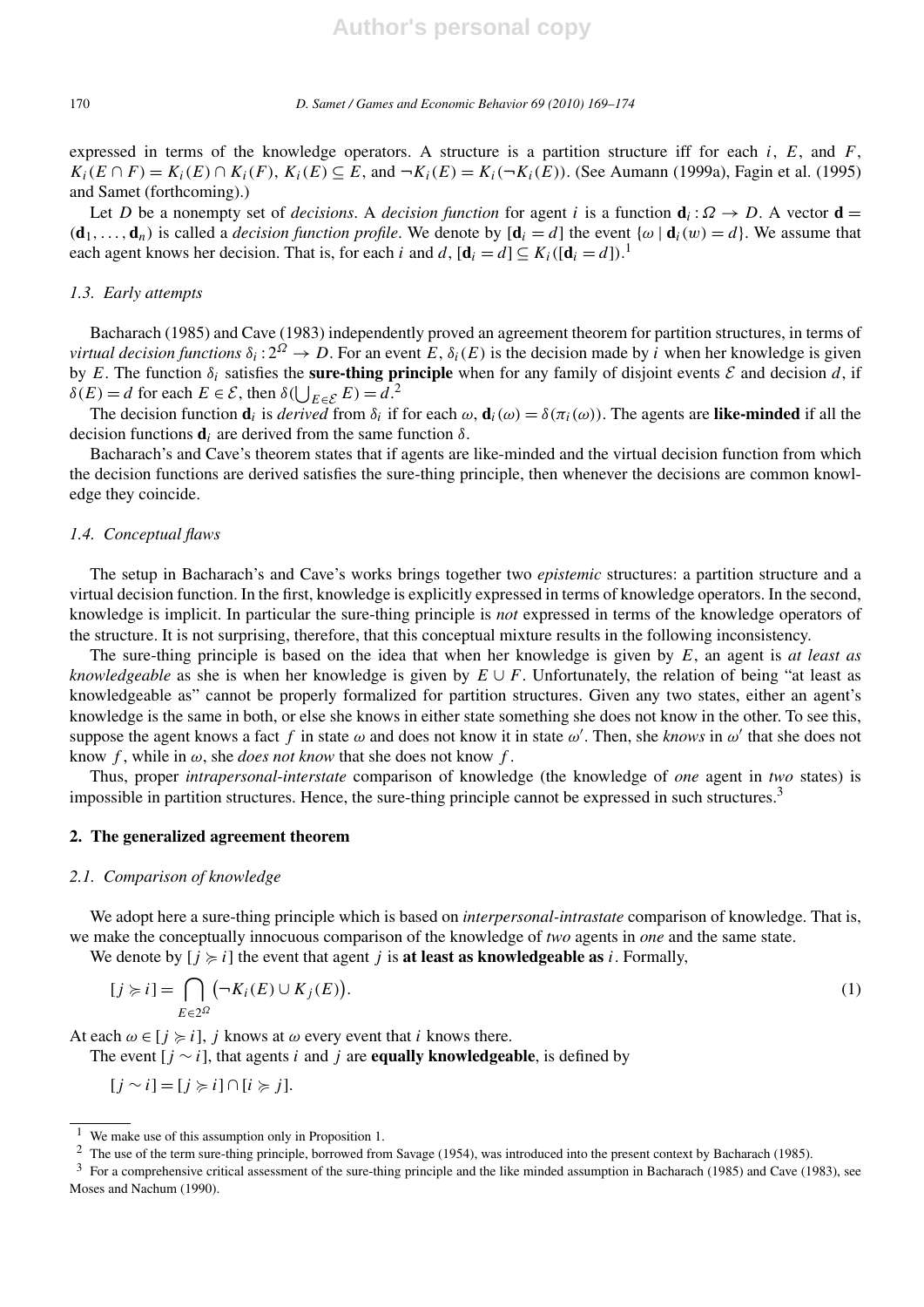An agent *i* is an **epistemic dummy** if it is always the case that all the agents are at least as knowledgeable as *i*. That is, for each agent *j*,  $[j \succ i] = \Omega$ <sup>4</sup>

# *2.2. Properties of decision function profiles*

Our main assumption on a decision function profile  $\mathbf{d} = (\mathbf{d}_1, \dots, \mathbf{d}_n)$  is as follows.

**The Interpersonal Sure-Thing Principle (ISTP).** *For any pair of agents i and j , and decision d, if i knows that j is at least as knowledgeable as she is, and also knows that j 's decision is d, then her decision is also d. That is,*

 $K_i([j \succcurlyeq i] \cap [\mathbf{d}_j = d]) \subseteq [\mathbf{d}_i = d].$ 

The ISTP alone is not enough to state an agreement theorem. We need a stronger property that says that the ISTP can be preserved even if a new agent, who is an epistemic dummy, joins the agents.

**ISTP Expandability.** A decision function profile **d** on  $(\Omega, K_1, \ldots, K_n)$  is **ISTP expandable** *if for any expanded structure*  $(\Omega, K_1, \ldots, K_n, K_{n+1})$ *, where*  $n+1$  *is an epistemic dummy, there exists a decision function*  $\mathbf{d}_{n+1}$ *, such that*  $(d_1, \ldots, d_n, d_{n+1})$  *satisfies the* ISTP.

Obviously if **d** is ISTP expandable it satisfies the ISTP.

# *2.3. A statement of the theorem*

**The Generalized Agreement Theorem.** *If* **d** *is an* ISTP *expandable decision function profile on a partition structure*  $(X, K_1, \ldots, K_n)$ , then for any decisions  $d_1, \ldots, d_n$  which are not identical,  $C(\bigcap_i [\mathbf{d}_i = d_i]) = \emptyset$ .

# **3. Discussion**

# *3.1. The formulation of the theorem*

The theorem is formulated using only set theoretic operations and knowledge operators without mentioning states or partitions.<sup>5</sup> Therefore, the formulation of the theorem in terms of a formal epistemic language is standard. In particular, no use is made of virtual decision functions which cannot be described in terms of a partition structure.

Note, that unlike the sure-thing principle, the formulation of the ISTP involves no union of events, let alone the bewildering requirement of disjointness of these events.<sup>6</sup> Disjointness in our setup is not peculiar to the ISTP. Rather, it is a property of the elements of a partition that defines knowledge, and it is derived from the axioms of partitionality.

#### *3.2. The implications of the ISTP*

The ISTP fuses the ideas underlying both the sure-thing principle and the like-mindedness in Bacharach's and Cave's theorem. Like the sure-thing principle, the ISTP reflects the idea that if some decision is invariably made when there is a lot of knowledge, then the same decision should be made when there is less knowledge. Like the likemindedness assumption, the ISTP compares agents' knowledge and decisions. It is this comparison that ties together the decisions of different agents and provides common ground for the decision functions.

Not only does the ISTP resemble like-mindedness in spirit. It implies like-mindedness in a very precise sense that does not require the use of the questionable virtual decision functions.

<sup>&</sup>lt;sup>4</sup> The notion of an epistemic dummy is closely related to the notion of uninformed outsider defined by Nehring (2003) for probabilistic models.

<sup>5</sup> The required partitionality of the structure can be expressed in syntactic terms.

<sup>6</sup> See Moses and Nachum (1990) and Aumann et al. (2005) for a discussion of the disjointness assumption. Samet (2008) presents two ways to express the STP and show their equivalence without the disjointness assumption.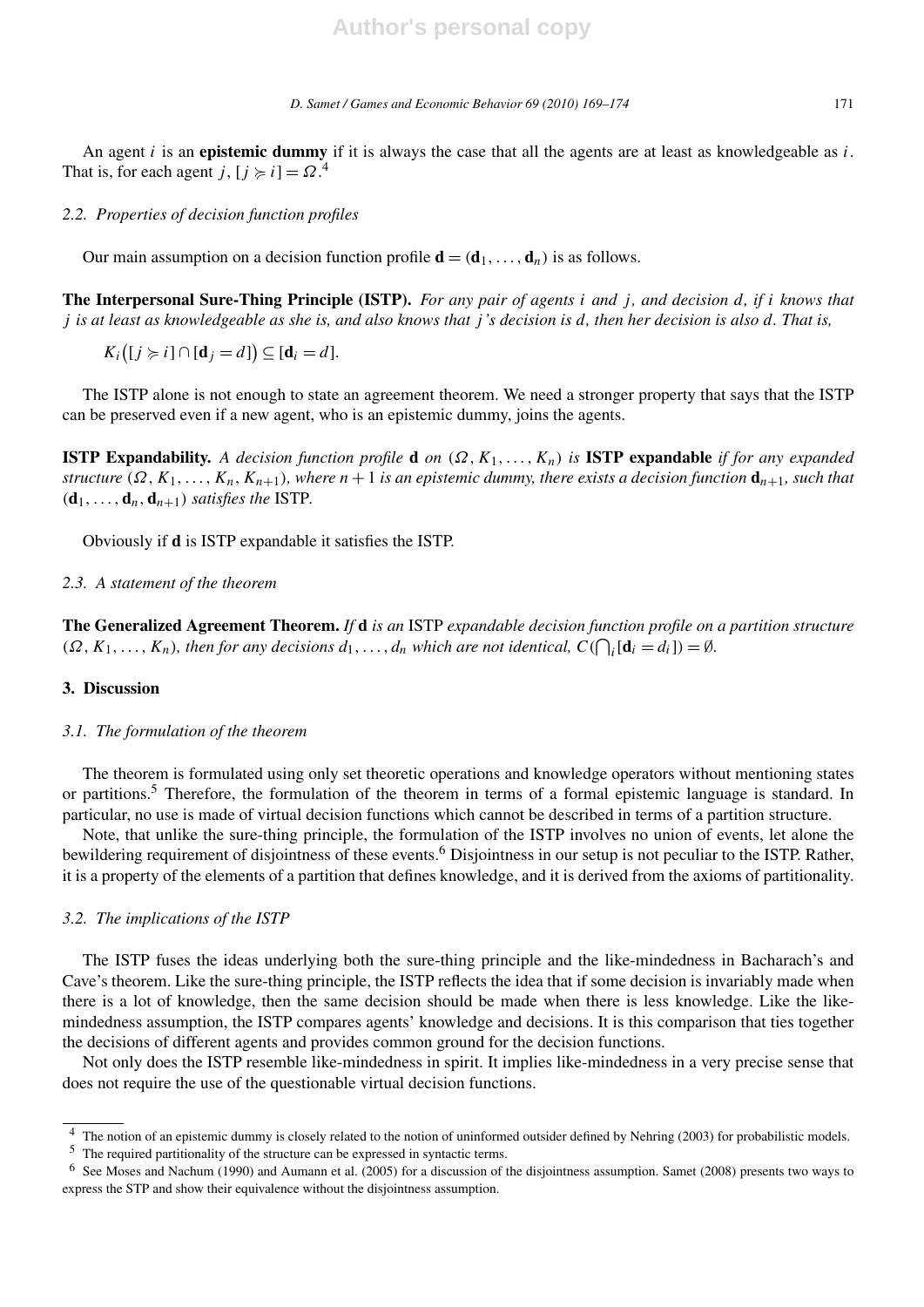#### 172 *D. Samet / Games and Economic Behavior 69 (2010) 169–174*

**Proposition 1.** *If the decision function profile* **d** *satisfies the* ISTP*, then equally knowledgeable agents make the same decisions. That is,*

$$
[i \sim j] \subseteq \bigcup_{d \in D} \bigl([\mathbf{d}_i = d] \cap [\mathbf{d}_j = d]\bigr).
$$

The implicit assumption that the decisions are made by the agents in the same manner, except for the differences in information, is also manifested in the following implication of the ISTP. It is possible that an agent *k* knows that both *i* and *j* are at least as knowledgeable as he is, and he may also know their decisions. By the ISTP his decision is the same as both *j* and *k*. Thus *j* and *k* must make the same decision.

# *3.3. Expandability*

For all its strength the ISTP is not enough for the agreement theorem. It may be satisfied vacuously without revealing that agents' decisions are in tune. In Bacharach's and Cave's theorem this problem is solved by the injection of knowledge external to the structure, through the virtual knowledge function, which helps to reveal the consistency of agents' decisions. Faithful to our interpersonal approach, finding the source of the required external knowledge here is simple: we allow the introduction of a new agent into the structure. Thus, we require not only that the decisions of the agents in the structure satisfy the ISTP, but that even if we add another agent to the structure we can endow her with a decision function such that the ISTP is still preserved for the larger set of agents.

Obviously, the theorem would hold a fortiori if we allowed the introduction of *any* agent, not necessarily an epistemic dummy one. Weakening ISTP expandability, of course, strengthens the theorem. But a deeper reason for this weakening is the implicit assumption contained in expandability. The decision functions  $(\mathbf{d}_1, \ldots, \mathbf{d}_n)$  depend on agents' knowledge as described in the structure  $(\Omega, K_1, \ldots, K_n)$ . In the expanded structure  $(\Omega, K_1, \ldots, K_n, K_{n+1})$ knowledge of the agents increases and it involves agent *n* + 1's knowledge. We assume, though, that the agents make the same decision as before. This demanding assumption becomes plausible when the added agent is an epistemic dummy.

### *3.4. Generalizing Aumann's agreement theorem*

In Aumann's probabilistic agreement theorem for partition structures, decisions are real nonnegative numbers, and  $\mathbf{d}_i$  assigns to each state  $\omega$ , *i*'s posterior probability of a given event *E* at  $\omega$ . It is straightforward to show that **d** satisfies ISTP expandability (even a stronger version of it that allows the introduction of any agent, not necessarily an epistemic dummy one). Therefore Aumann's theorem is a special case of the generalized theorem.

# *3.5. Epilogue: A detective story*

To illustrate a non-probabilistic version of the agreement theorem, Aumann (1989), in unpublished notes, told a story which he attributed to Bacharach. The story did not appear in articles deriving from these notes, Aumann (1999a, 1999b), since they offered no formal statement of non-probabilistic agreement theorem. We use this story to illustrate our formal version of the non-probabilistic agreement theorem.

Suppose that Alice and Bob, two detectives who graduated the same police academy, are assigned to investigate a murder case. If they are exposed to different evidence, they may reach different decisions. Yet, being the students of the same academy, the method by which they arrive at their conclusions is the same. Suppose now that detective Bob, a father of four who returns home every day at five o'clock, collects all the information about the case at hand together with detective Alice. However, Alice, single and a workaholic, continues to collect more information every day until the wee hours of the morning—information which she does not necessarily share with Bob. Obviously, Bob knows that Alice is at least as knowledgeable as he is. Suppose that he also knows what Alice's decision is. Since Alice uses the same investigation method as Bob, he knows that had he been in possession of the more extensive knowledge that Alice has collected, he would have made the same decision as she did. Thus, this is indeed his decision.<sup>7</sup> The ISTP formally spells out this requirement.

<sup>7</sup> For another possible explanation on why Bob should make the same decision, see Samet (2008).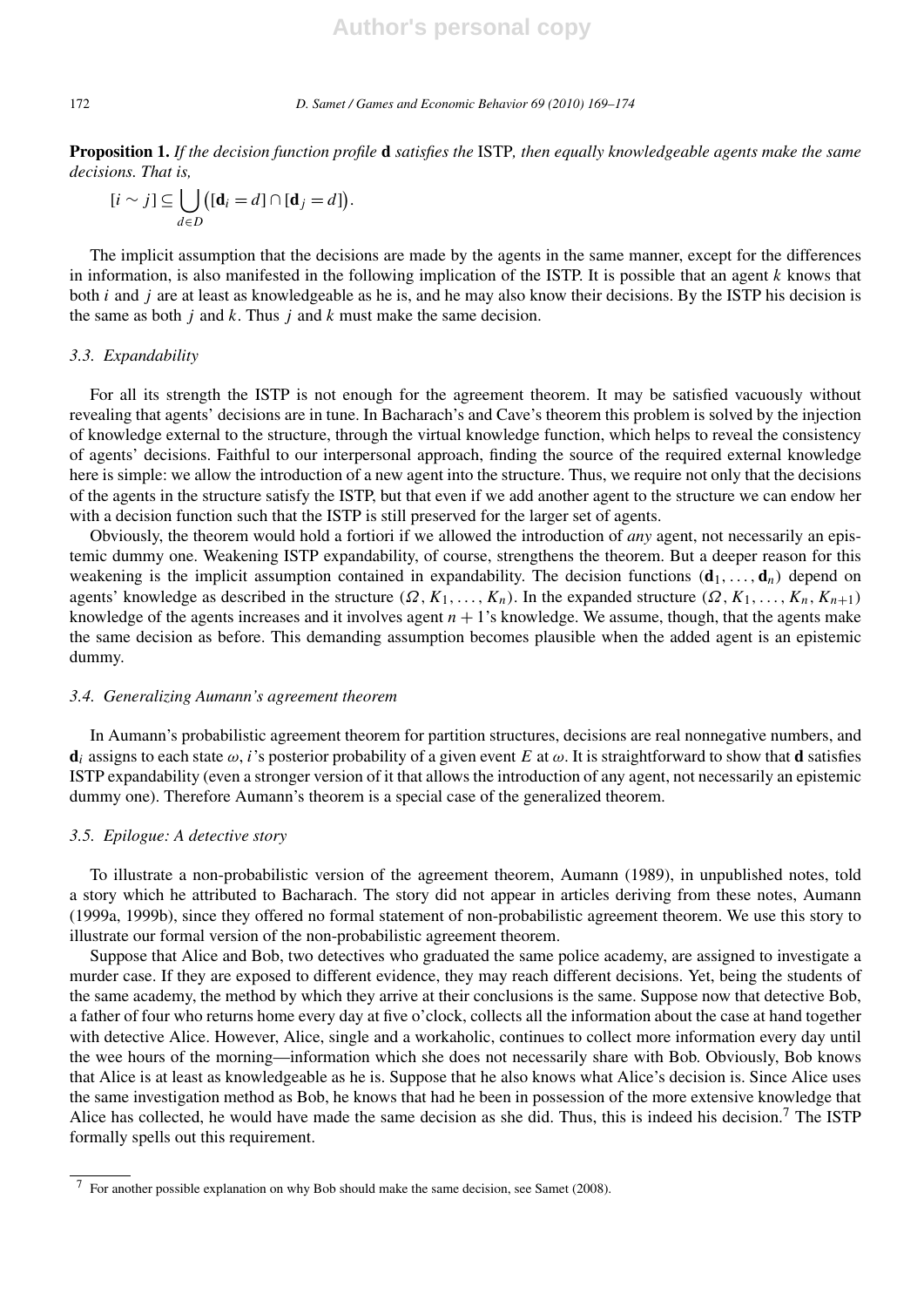*D. Samet / Games and Economic Behavior 69 (2010) 169–174* 173

To illustrate the ISTP expandability, suppose, that after making their decisions, Alice and Bob are told that another detective, one E.P. Dummy, who graduated the very same police academy, had also been assigned to investigate the same case. In principle, they would need to review their decisions in light of the third detective's knowledge: knowing what they know about the third detective, his usual sources of information, for example, may impinge upon their decision. But this is not so in the case of detective Dummy. It is commonly known that the only information source of this detective, known among his colleagues as the "couch detective," is the TV set. Thus, it is commonly known that every detective is at least as knowledgeable as Dummy. The news that he had been assigned to the same case is completely irrelevant to the conclusions that Alice and Bob have reached. Obviously, based on the information he gets from the media, Dummy also makes a decision. We may assume that the decisions made by the *three* detectives satisfy the ISTP, for exactly the same reason we assumed it for the *two* detective's decisions. The ISTP expandability is the formal rendering of this assumption.

Applying the non-probabilistic version of the agreement theorem to the story of Alice and Bob, amounts to saying that if their decisions are common knowledge, and the ISTP expandability, as described here, holds, then their decisions are the same.

# **4. Proofs**

**Lemma 1.**  $\omega \in [j \geq i]$  *iff*  $\pi_j(\omega) \subseteq \pi_i(\omega)$ *.* 

**Proof.** Suppose  $\omega \in [j \ge i]$ . For  $E = \pi_i(\omega)$  it follows from (1) that  $\omega \in \neg K_i(\pi_i(\omega)) \cup K_j(\pi_i(\omega))$ . As  $\omega \in \pi_i(\omega) =$  $K_i(\pi_i(\omega))$  it follows that  $\omega \in K_i(\pi_i(\omega))$ , and hence  $\pi_i(\omega) \subseteq \pi_i(\omega)$ .

Conversely, suppose the latter inclusion holds, and assume that for some *E*,  $\omega \in K_i(E)$ . Then  $\pi_i(\omega) \subseteq E$  and therefore  $\pi_j(\omega) \subseteq E$ , which means that  $\omega \in K_j(\omega)$ . Hence for each  $E, \omega \in \neg K_i(E) \cup K_j(E)$  which means that  $\omega \in [j \succcurlyeq i].$   $\Box$ 

**Lemma 2.**  $\omega \in K_i([j \succcurlyeq i])$  *iff*  $\pi_i(\omega) = \bigcup_{\omega' \in \pi_i(\omega)} \pi_j(\omega').$ 

**Proof.**  $\omega \in K_i([j \succ i])$  iff  $\pi_i(\omega) \subseteq [j \succ i]$ . By Lemma 1 this holds iff for each  $\omega' \in \pi_i(\omega)$ ,  $\pi_j(\omega') \subseteq \pi_i(\omega)$  which is equivalent to  $\pi_i(\omega) = \bigcup_{\omega' \in \pi_i(\omega)} \pi_j(\omega')$ .  $\Box$ 

**Proof of Proposition 1.** If  $\omega \in [j \sim i]$ , then by Lemma 1,  $\pi_i(\omega) = \pi_j(\omega)$ . Therefore, by Lemma 2,  $\omega \in K_i([j \succ i])$ . Suppose  $\mathbf{d}_i(\omega) = d$ . Then,  $\pi_i(\omega) = \pi_i(\omega) \subseteq [\mathbf{d}_i = d]$ , since j knows her decision at  $\omega$ . Hence,  $\omega \in K_i([\mathbf{d}_i = d])$ . By ISTP this implies that  $\omega \in [\mathbf{d}_i = d]$ .  $\Box$ 

**Proof of the Generalized Agreement Theorem.** Define  $\pi_{n+1}$  to be the finest partition, coarser than any of the partitions  $\pi_i$ . It is well known that the knowledge operator  $K_{n+1}$  defined by  $\pi_{n+1}$  is the common knowledge operator *C*. (See Aumann (1999a) and Fagin et al. (1995).) Note also that by the definition of  $\pi_{n+1}$  and Lemma 2, for each *j*,  $K_{n+1}([j \succ n+1]) = \Omega$  and therefore  $[j \succ n+1] = \Omega$ . Thus, agent  $n+1$  is epistemic dummy. By expandability, there exists  $\mathbf{d}_{n+1}$ , such that  $(\mathbf{d}_1, \ldots, \mathbf{d}_n, \mathbf{d}_{n+1})$  satisfies ISTP.

Suppose  $\omega \in C(\bigcap_i [\mathbf{d}_i = d_i]) = K_{n+1}(\bigcap_i [\mathbf{d}_i = d_i])$ . Since

$$
K_{n+1}\bigg(\bigcap_i[\mathbf{d}_i=d_i]\bigg)=\bigcap_i K_{n+1}\big([\mathbf{d}_i=d_i]\big),
$$

it follows that for each *j* ,

 $\omega \in K_{n+1}([\mathbf{d}_j = d_j])$ *.* (2)

For each *j*,  $\pi_{n+1}$  is coarser than  $\pi_i$ , and thus

$$
\pi_{n+1}(\omega) = \bigcup_{\omega' \in \pi_{n+1}(\omega)} \pi_j(\omega').
$$

Hence, by Lemma 2,

 $\omega \in K_{n+1}([j \succ i])$ 

*.* (3)